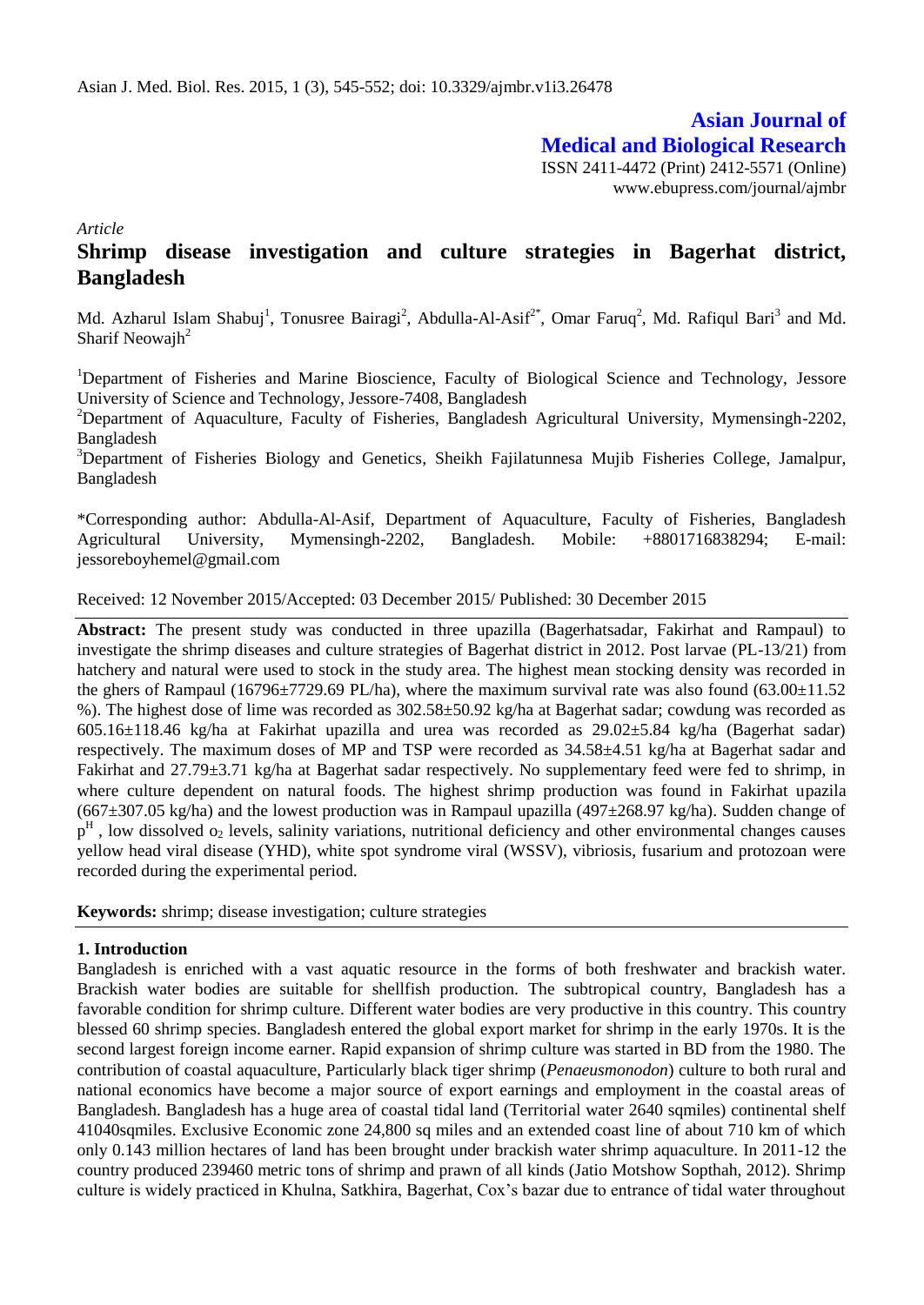the year in this regions. Among the fisheries sectors about 77% foreign exchange comes by shrimp exporting. Though rapid expansion of shrimp culture was started in BD from the 1980s but the production of shrimp 250 kg/hactre/year that is negligible comparing to the other countries. There are several diseases out break during culture period causes drastic loss of the farmers. According to most of scientist, prevention is badly requirement to reduce the disease risk of shrimp than take measures for medication after outbreaks. So diseases prevention and management now considered as the prime issue in production and expansion of this shrimp sector. Scientist propose that better pond management and management during culture period can play salient role in the prevention of most disease which usually attack shrimp culture period. As most of our farmer either not well educated or illiterate, they are not conscious about pond management and culture management as well. Beside feasible culture management system is yet to develop which can easily be adopted by the farmers regarding the existing culture environment. It is hope that information that is collected through this study will very much relevant to identify the diseases occurrence and management guideline considering different factors related to gher and culture management for shrimp. The main objective of this study was the prevalence of shrimp diseases and relationships with season, the diseases producing factors and the culture strategies in the selected area.

## **2. Materials and Methods**

## **2.1. Study area**

The study area was conducted on sadar upazilla of Bagerhat, Fokirhat and Rampaul in Bagerhat district. Bgerhat region is the most pioneer and popular for shrimp production. The study area located at the coastal region of Bangladesh (Figure 1). Ghers or farms were randomly selected for data collection and project research. The figures show the study region.

## **2.2. Data collection**

Data was collected by direct interviewing of the farmers. Prior to collect data a structured questionnaire was prepared. The questionnaire was prepared adhering to the objectives of the study. FGD (Focus Group Discussion), PRA (Participatory Rural Appraisal), RRA (Rapid Rural Appraisal), telephone interview, collection of secondary data were used to collect data.

#### **2.2.1. Collection of secondary data**

Secondary data were collected from Fisheries and Marine Resource Technology, Khulna University and DoF, Bagerhat district, Shrimp Research Institute and also collected from internet browsing.

#### **2.3. Data analysis**

The data from questionnaire sheet and secondary sources were grouped, categorized and interpreted in tabular form by using the computer software, MS word, MS Excel and analyzed according to objectives of the study. Some data had numeric and some contained narrative facts. Most attention has been given in this phase because any wrong observation might cause wrong result. Processed data have been analyzed in the possible simple format. The analysis is statistical and calculative as far as possible for the purpose of the study.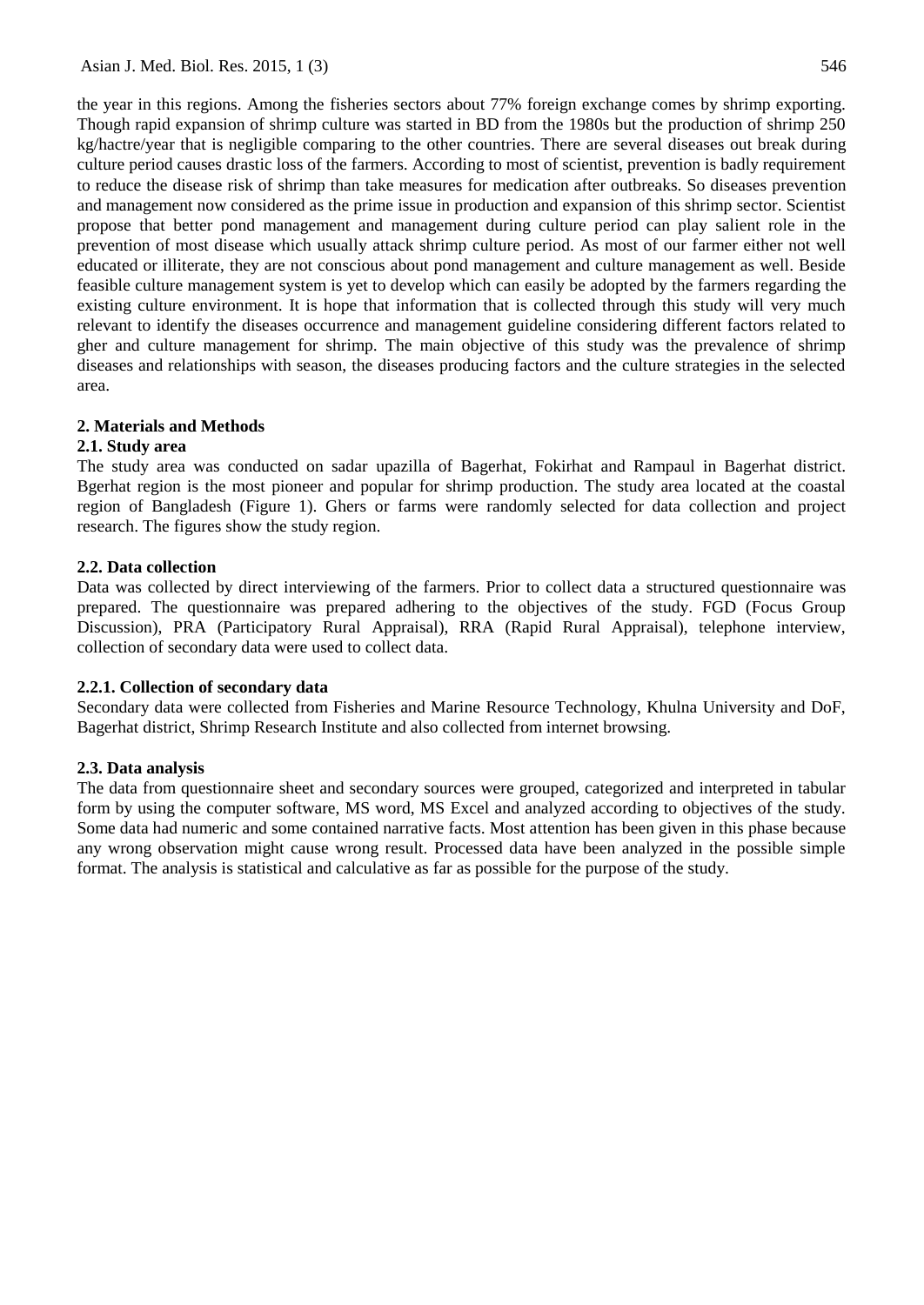

**Figure 1. Map showing the study area.**

# **3. Results and Discussion**

**3.1. Present status of shrimp culture**

# **3.1.1. Fry source and stocking**

Fry are collected from hatchery and natural source (wild collection). Many hatcheries have been established in the study area for supplying of post larvae (PL) to the farmers. The highest mean stocking density was recorded in the ghers of Rampaul (16796±7729.69 PL/ha) (Table 1).The maximum survival rate was found in the ghers of Rampaul (63.00±11.52 %) followed by Fakirhat and Bagerhat (Table 1).

#### **Table 1. Stocking density and survival rate of the shrimp PL in ghers.**

| Area     | <b>Stocking density (PL/ha)</b> |       |                | Survival rate $(\% )$ |     |                   |  |
|----------|---------------------------------|-------|----------------|-----------------------|-----|-------------------|--|
|          | Min                             | Max   | $Mean \pm SD$  | Min                   | Max | $Mean \pm SD$     |  |
| Bagerhat | 1362                            | 22230 | 16178+4534     | 45                    | 50  | $54.25 \pm 10.90$ |  |
| Rampaul  | 9633                            | 26182 | 16796+7729.69  | 55                    | 80  | $63.00 \pm 11.52$ |  |
| Fakirhat | 7410                            | 22230 | $12535 + 6662$ | 50                    | 75  | $59.25 \pm 11.35$ |  |

The stocking densities recorded in the present study was much lower than the findings of Kalam *et al.* (2010b) who recorded stocking density of 25140 PL/ha in their study area of Monirampur upazila of Jessore district.

#### **3.1.2. Feed and feeding**

Generally no artificial feed was supplied in the ghers of the study areas. Studied ghers were completely dependent on natural foods. Farmer used fertilizers to enhance the growth of natural foods. The present findings differ from the result described by Kamal *et al.* (2010a) who mentioned that various supplement feeds were supplied to the ghers for enhancing the growth within sort period of time.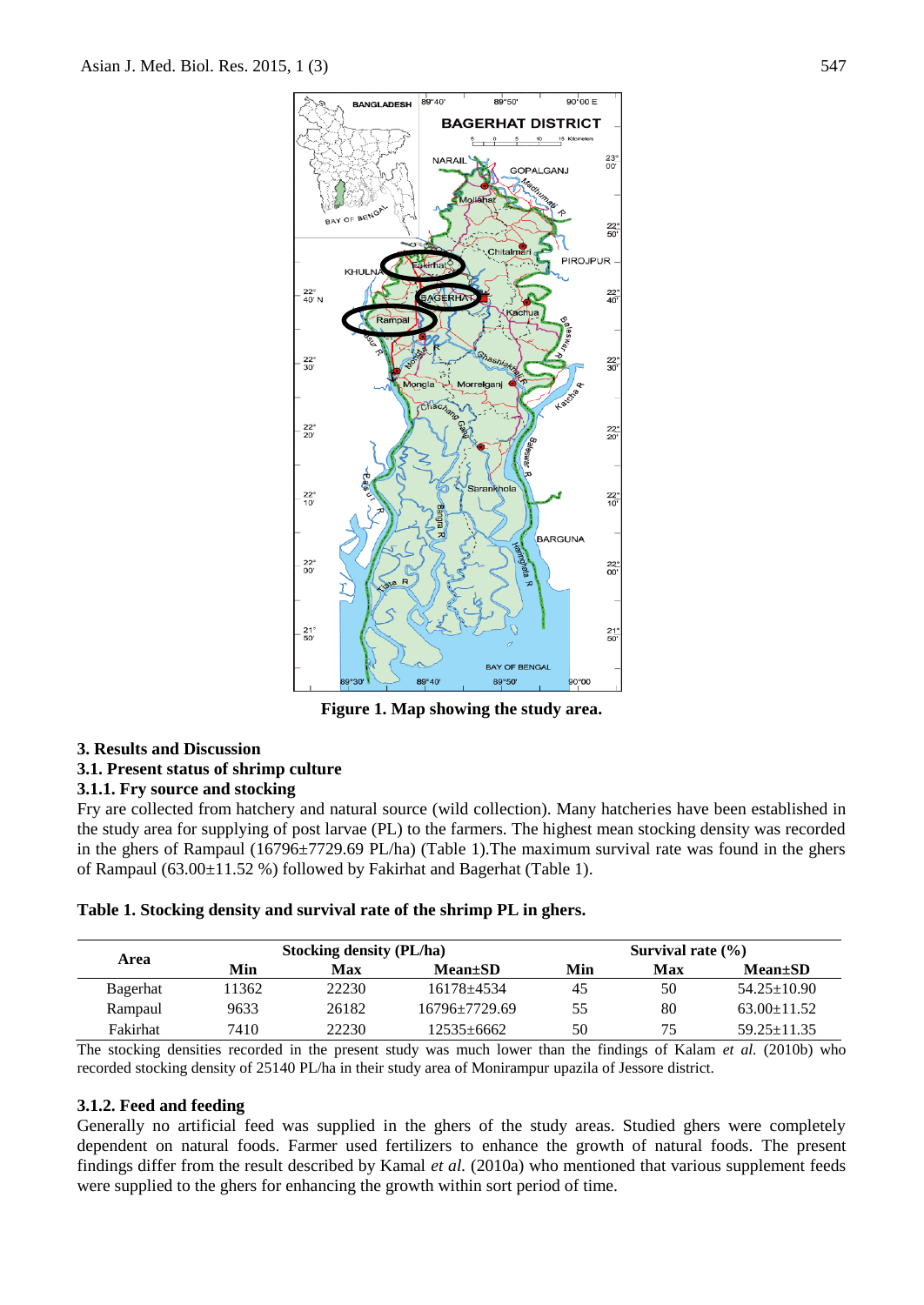## **3.1.3. Use of lime and fertilizers**

Most of the farmer did not use inorganic fertilizer during pond preparation. Farmer use inorganic fertilizer mainly for growing plankton in the gher during post stocking management. In the study area, 32% farmers used inorganic fertilizer during culture period. However 80% farmers were also found who used organic fertilizers during culture period. As inorganic fertilizer TSP is mostly used. Some farmers also applied phosphate fertilizer in their ghers. Mean application rates of lime and various fertilizers are shown in Table 2. The highest application rate of lime was found 302.58±50.92 kg/ha in the ghers of Bagerhat (Table 2). Both organic and inorganic fertilizers were used in the ghers to enhance the natural food production. Only one organic fertilizer, cow dung was applied with the highest rate of  $605.16\pm118.46$  kg/ha in ghers of Fakirhat upazila (Table 2). In case of urea application, the highest mean application rate was found  $29.02\pm5.84$  in the ghers of Bagerhat (Table 2). Whereas, the maximum doses of MP and TSP were recorded as 34.58±4.51 kg/ha (Bagerhat and Fakirhat) and 27.79±3.71 kg/ha (Bagerhat) (Table 2).

| Area     | Mean application rate (kg/ha) |                  |            |                   |                     |  |
|----------|-------------------------------|------------------|------------|-------------------|---------------------|--|
|          | Lime                          | Urea             | MР         | TSP               | Cow dung            |  |
| Bagerhat | $302.58 + 50.92$              | $29.02 \pm 5.84$ | 34.58+4.51 | $27.79 \pm 3.71$  | $592.8 \pm 112.28$  |  |
| Rampaul  | $259.35 \pm 76.80$            | $23.47 \pm 3.19$ | 31.49+4.22 | $19.76 \pm 13.42$ | $605.15 \pm 107.66$ |  |
| Fakirhat | 247+87.91                     | $22.85 \pm 5.48$ | 34.58+4.51 | $18.28 \pm 10.85$ | $605.16 \pm 118.46$ |  |

#### **Table 2. Application of lime and fertilizers in ghers.**

#### **3.1.4. Gher type**

In the study area, gher size varied greatly. In the study area, the maximum gher size was 40.08 ha and the minimum size of gear was 0.40 ha. Most shrimp farmer had their own gher; however 38.68% farmer had both own and leased gher. The average lease value (tk/acre) in the study area was found to be varied around tk.1000. Due to expansion of shrimp culture, lease value increased over the year. High lease value was found in Fakirhat at tk. 15000 per acre in some area.

#### **3.1.5. Shrimp production in gher**

Shrimp production status in the ghers of the study locations are shown in table 3. The highest shrimp production was found in Fakirhat upazila (667±307.05 kg/ha) followed by Bagerhat and the lowest production was in Rampaul upazila (497±268.97 kg/ha) (Table 3).

#### **Table 3. Shrimp production status in the ghers of the study area.**

| <b>Location of ghers</b> | <b>Production</b> (kg/ha) |      |                  |  |
|--------------------------|---------------------------|------|------------------|--|
|                          | Min                       | Max  | $Mean \pm SD$    |  |
| Bagerhat                 | 445                       | 890  | $645 \pm 185.09$ |  |
| Rampaul                  | 297                       | 890  | $497 \pm 268.97$ |  |
| Fakirhat                 | 386                       | 1037 | $667 \pm 307.05$ |  |

The maximum production of shrimp recorded in this study was found higher than that of Kamal *et al*. (2010a) who reported 595 kg/ha yield in their study area.

#### **3.2. Disease occurring season by changing water quality parameter**

Shrimp diseases occurred almost all the year around, virus disease can be occurred any time in the gher but mainly dependent on the change of water quality parameters, in monsoon period heavy rainfall is occur in our country, in addition of huge waters makes the gher water diluted, and due to changes of water quality diseases developed rapidly. The excess water flows from one gher to another, via canal resulting in rapid spread out of diseases. Water quality variations in the studied ghers are presented in Figure 2.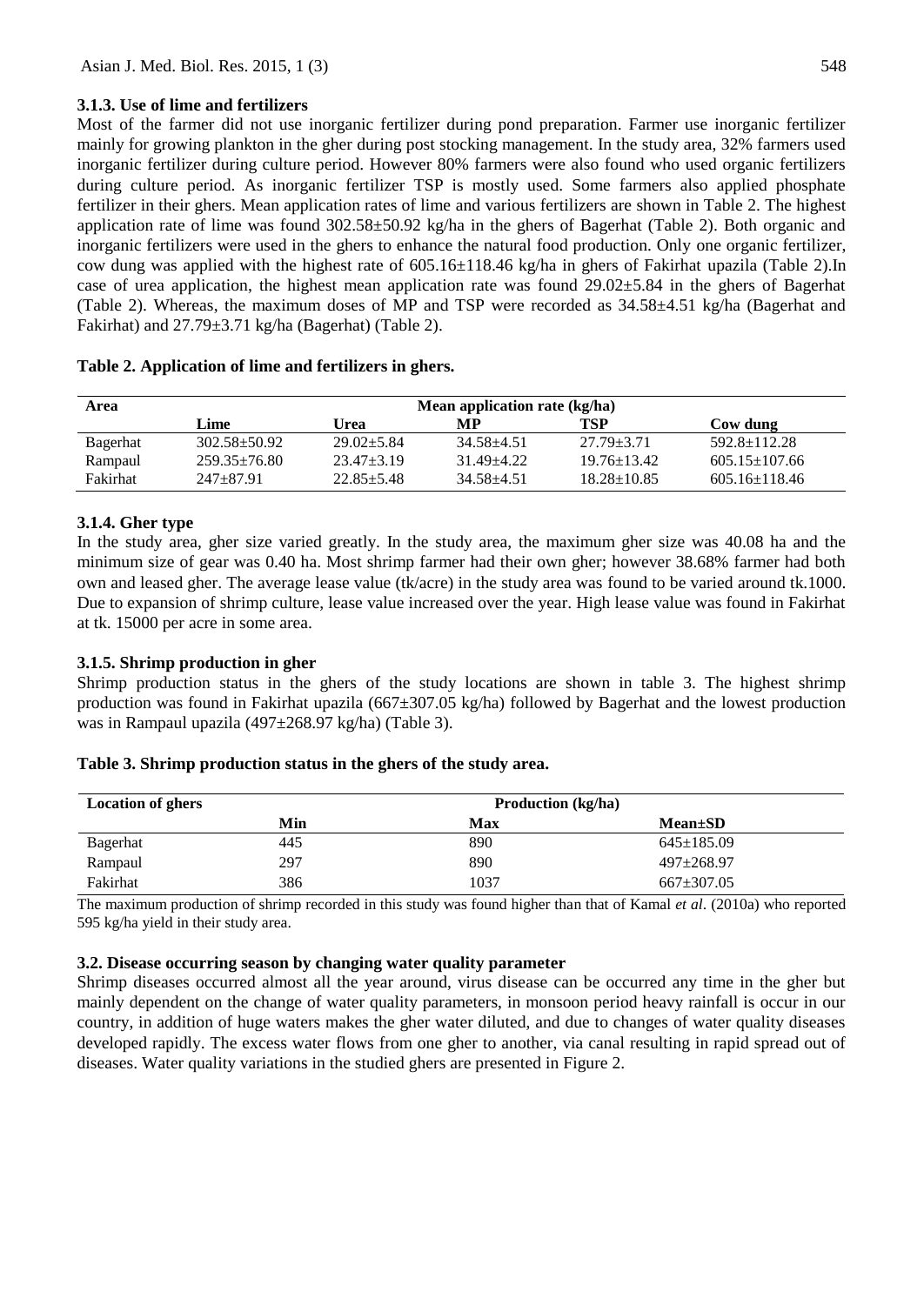

**Figure 2.Variation of water quality in different season.**

The present findings differs from the result mentioned by Kamal *et al.* (2000b) who reported that the highest value (31.90  $^{\circ}$ C) was in August and the lowest temperature (30.27  $^{\circ}$ C) was recorded in September in post larvae (PL) rearing ponds. Others parameters like DO was found lower than that of the findings of Kamal *et al.* (2010b). However, pH level found in this study was similar to the findings of Kamal *et al.* (2010b).

The pH was also similar to the findings of Boyd and Zimmermann (2000), who reported that the ideal environment for nursing of prawn post-larvae should have pH values of 7.0 to 8.5.

#### **3.3. Diseases of shrimp**

In the study area viral, bacterial, fungal, protozoan disease are occurred and diseases occur for deficiency of nutrition and environmental change. Occurrence of disease in the study area is shown in the Figure 3 and Table 4.

Brook *et al.* (1997) reported that viral diseases are the most devastating because they are difficult to detect and impossible to treat in ponds. So, several ghers in the study areas were at grave peril as these ghers have already been affected by the viral diseases.

Kamal *et al.* (2010a) stated the ignorance of farmers about disease of prawn or shrimp. They recorded some disease in their study area but the reasons were unknown to the gher operator.

| of<br><b>Name</b>        | <b>Agent</b>                                            | <b>Type</b>      | <b>Syndrome</b>                                                      | <b>Measure</b>                                                               | Area             |                           |                     |
|--------------------------|---------------------------------------------------------|------------------|----------------------------------------------------------------------|------------------------------------------------------------------------------|------------------|---------------------------|---------------------|
| disease                  |                                                         |                  |                                                                      |                                                                              | Rampaul<br>(9/0) | Fakirhat<br>$\mathcal{E}$ | Bagerhat<br>$(°_0)$ |
| Yellow head              | Yellow<br>head<br>virus                                 | Virus            | gills,<br>White,<br>brown<br>the<br>yellowing<br>cephalothorax       | Improved<br>husbandry                                                        | 12               | 10                        | 13                  |
| <b>Vibriosis</b>         | Vibrio spp.                                             | <b>Bacterial</b> | Black spot on carapace                                               | Maintaining water<br>quality                                                 | 07               | 06                        | 09                  |
| WSSV                     | White<br>spot<br>syndrome virus                         | Virus            | Loose shell, darkened<br>surface.<br>body<br>appendages              | Improved<br>husbandry                                                        | 20               | 23                        | 19                  |
| <b>Fusariosis</b>        | Fusariumsolani                                          | Fungas           | infection<br>Secondary<br>affects adults                             | Improved<br>husbandry                                                        | 05               | 03                        | 07                  |
| Protozoan<br>infestation | Vorticella,<br>Opercularia. Vagi<br>nicola,<br>Aagineta | Protozoan        | External parasites that<br>inhibit<br>swimming,<br>feeding, moulting | Improved<br>husbandry,<br>formalin,<br>merthiolate, copper<br>based algicids | 02               | 2.8                       | 3                   |

## **Table 4. Investigation of shrimp disease in different area.**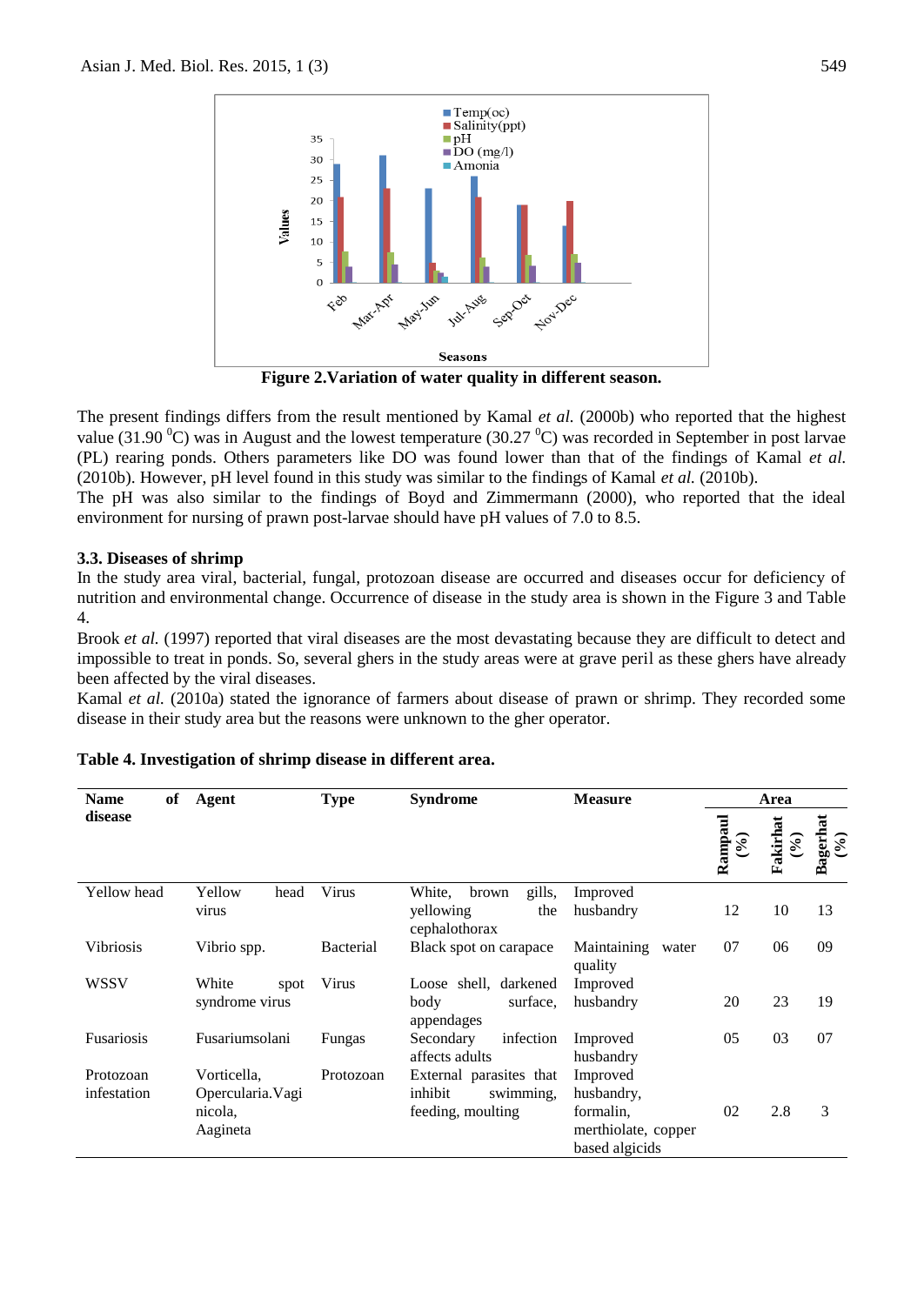

**Figure 3. Occurrence of diseases in the study area.**

#### **3.4. Causes of shrimp diseases**

During the period of study, several causes are responsible for shrimp diseases were recorded. These causes are diseases infected fry are stocked in the gher, PCR tested fry are not stocked in the gher, water flow from one disease infected gher to another gher by canal, changes of water quality parameter in the gher, nutritional deficiency and changes of environmental condition. But a sudden change in pH or low dissolved oxygen levels can precipitate an outbreak of Yellow Head Virus disease, and pollution from outside, such as insecticide residues, that have a very high direct toxicity on shrimp may be important at sub lethal levels as predisposing factors for disease (Flegel 1996) and fluctuations of normal environmental conditions e.g. oxygen, temperature, salinity have a significant effect on the virulence of *Vibrio ha*r*vey*i, with salinity being more lethal to shrimp than temperature (Shivappa 1997).

#### **3.5. Shrimp health management**

The careful planning and avoidance of diseases are crucial factors for successful shrimp culture. A large number of diseases caused by virus, bacteria, fungi, protozoa, nutritional deficiency and abrupt changes in environmental parameter. Shrimp health management is focused on disease prevention through proper nutrition, maintenance and stress reduction. Minimizing water quality fluctuation, maintaining stable micro algal culture etc. Post larval health should be evaluated on a daily basis. A random sample of 50-100 PL should be checked. The investigation should include on PL deformities, abnormal swimming activity, hepatopancreas's color and volume, gut content, fouling level, amount of fecal strands, moulting rate, animal stress signs and other unusual behavior, details of sampling should always be recorded. To overcoming the pathogenic problem, application of disinfectants and antibiotics is a common practice in shrimp culture (Karuna Sagar *et al.,* 1996). Chowdhury*et al.*, (2015) stated the drug and chemicals used for good aquaculture practice.

#### **3.5.1. Daily observations**

Plankton bloom, colour of water, behavior of shrimp. Shrimp with empty guts, excess feed on trays. Shrimp with soft shell or heads, fouling on shell. Shrimp with deformities, discolouration of shrimp appendages, dense white muscles in shrimp. Shrimp with bent or cramped tails. Pond bottom condition. Stressors like unionized ammonia and nitrate in the presence of high pH, insufficient oxygen and carbon dioxide levels, extreme changes in salinity, temperature, pH, alkalinity, molting, excess handling, presence of heavy metal and parasitism.

#### **3.5.2. Pathogen detection**

For shrimp farmers, the most important aspect of disease diagnosis is the ability to detect the pathogen and minimize the losses. The diagnostic process involves detecting the agent responsible for the disease and its contribution to the disease. Rapid diagnostic tools like staining, haemolymph smears, squashes, bacterial cultures and gill and hepatopancreas exams can be used to monitor health and for diagnosis. Farms should use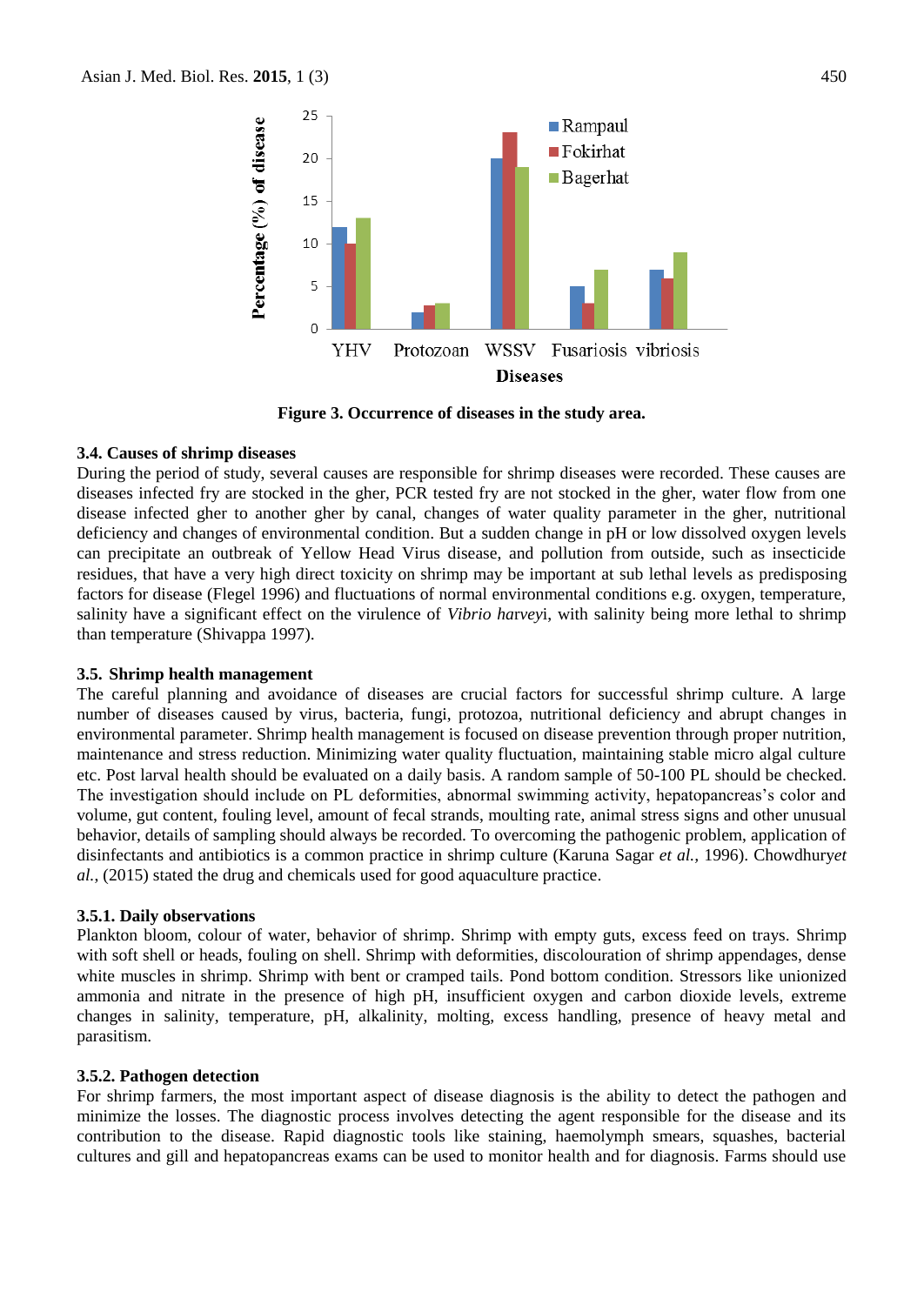outside laboratories for analyzing molecular assays like dot blots, in situ hybridization and polymerase chain reaction (PCR) to confirm diseases.

#### **4. Conclusions**

From the study, it was evident that brackish water shrimp *(Penaeusmonodon*) culture has experienced a rapid increase in recent times in greater Bagerhat region. Farmers get a very low production from the still existed traditional culture system. Besides, an outbreak of disease during culture period sometimes causes drastic loss and in the recent year's disease attack is the common problem and obviously alarming in shrimp farming. It is very true that scientists are yet to invent the proper medicine or antibiotics for medication or to reduce the shrimp diseases. Most of the scientists suggest proper management of the shrimp farm to keep the disease risk at the bottom. Therefore intensive study on different management system basis on lot of variables is prime necessity to find out the optimum scale of culture and pond management system for the sake of the improvement of this sector. Farmers should be given proper training so that they easily accept and adopt the improved technology of culture and management system. Most of our farmers are poor, therefore they should be provided with easy credit facilities to bear the excess cost if necessary to adopt the new and fruitful technologies of culture management. It is the high time for government and non-government organizations to come up with concerted efforts for improvement and sustainability of the sector.

#### **Conflict of interest**

None to declare.

#### **References**

- Ashokkumar S, P Mayavu and P Murugesan, 2012.Biosecuring of white spot syndrome virus on PenaeusmonodonFabricius, 1798. African Journal of Agricultural Research, 7: 2446-2455.
- Boyd C and S Zimmermann, 2000. Grow-out systems water quality and soil management. In: New, M.B. and W.C. Valenti (eds), Freshwater prawn culture: The farming of *Macrobrachiumrosenbergii*. Blackwell Science, Oxford, UK. pp. 221-238.
- Brock JA, RB Remedios, DV Lightner and K Hasson, 1997.Recent developments and an overview of Taura Syndrome of farmed shrimp in the Americas.Pages 275-283 In: T. W. Flegel and I. H MacRae, editors.Diseases in Asian Aquaculture III.Fish Health Section, Asian Fisheries Society, Manila, Philippines.
- Chen SN, SL Huang and GH Kou, 1992.Studies on the epizootiology and pathogenicity of bacterial infections in cultured giant tiger prawns, *Penaeusmonodon* in Taiwan. Paper presented at theproceeding of the workshop, disease of cultured Penaeid shrimp in Asia and the United States. Hawaii, pp. 195.
- Chowdhury AA, MS Uddin, S Vaumik and AA Asif, 2015. Aqua drugs and chemicals used in aquaculture of Zakigonjupazilla, Sylhet. Asian J. Med. Biol. Res.,1: 336-349.
- DoF, (Department of Fisheries) 1995.Fish Fortnight'95 (leaflet). Dhaka, DoF.
- DoF, 2012.JatioMotshowSopthah, 2012 (7-13July).Department of Fisheries, Ministry of Fisheries and Livestock, People Republic of Bangladesh.
- DoF, 2012.National Fish Week 2012 Compendium (in Bengali).Department of Fisheries, Ministry of Fisheries and Livestock, Dhaka, Bangladesh.pp.144.
- Flegel T, 1996. A turning point for sustainable aquaculture: the White Spot virus crisis in Asian shrimp culture. Aquaculture Asia, pp. 29–34.
- Haque SM, 1994. Annual report of Bangladesh Frozen Foods Exporters Associations (BFFEA). Dhaka, BFFEA Special Bulletin, January, 1994.
- Henning OL and ER Andreatta, 1998.Effect of temperature in an intensive nursery system for *Penaeuspaulensis*(Pérez and Farfante, 1967). Aquaculture, 164: 167-172.
- Hossain MS and CK Lin, 2001. Land use zoning for integrated coastal zone management: Remote sensing, GIS and RRA approach in Cox's Bazar Coast, Bangladesh. ITCZM Publication Series No. 3.
- Kamal MM, MSR Khan, SM Galib, MDG Nahar and MR Haque, 2010b. Comparison of Plankton Communities among Freshwater Prawn Post Larvae Rearing Ponds, International Journal of Bio Research, 1: 21-26.
- Kamal MM, RK Mondol, SM Galiband MDG Nahar, 2010a.A Study on Traditional Prawn Farming Systems at ManirampurUpazila of Jessore; South-West District of Bangladesh, *J. Environ. Sci. and Natural Resources*, 3: 143-146.